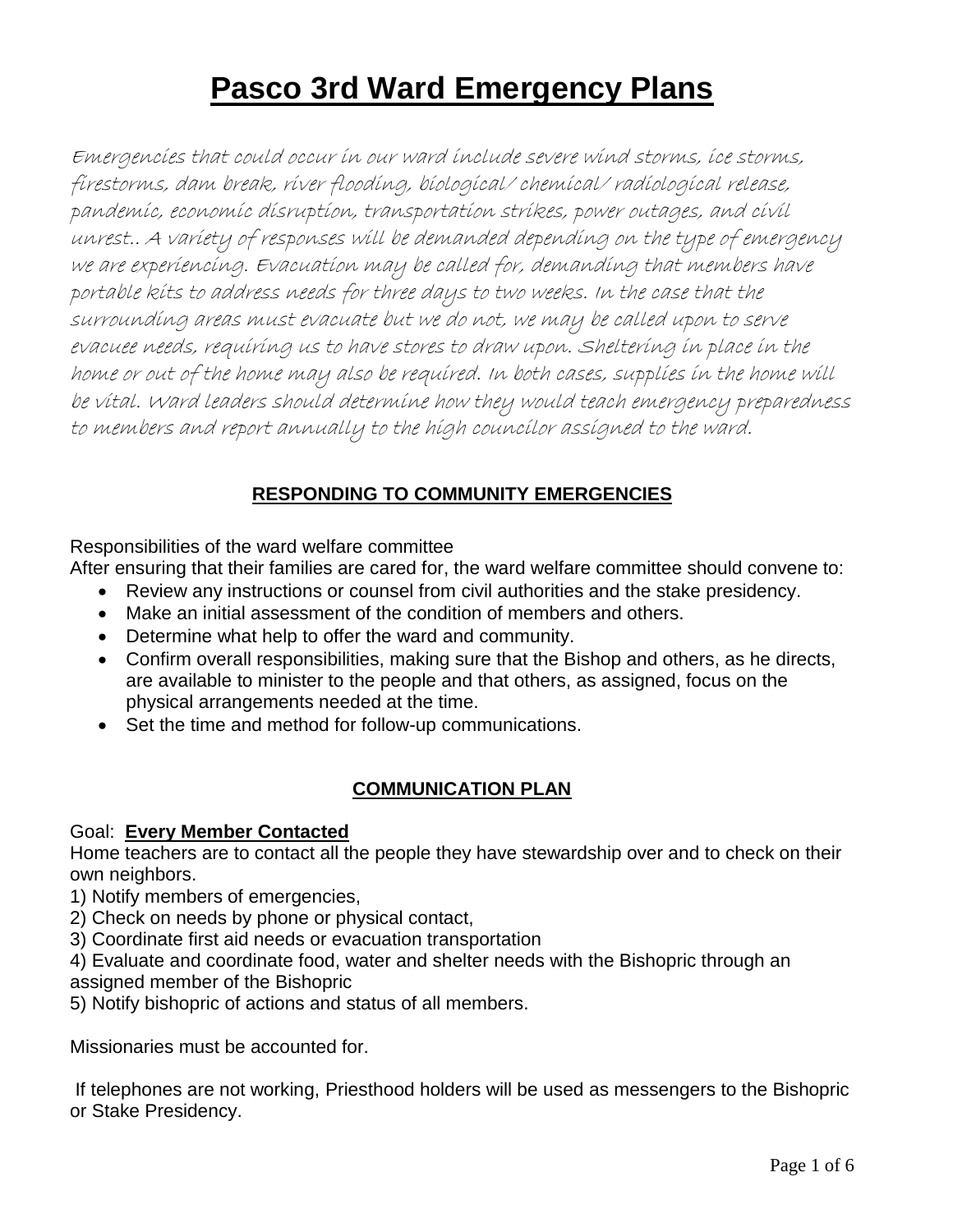## **Goals for a variety of types of responses to community emergencies:**

## 1. Evacuation

Goal: **No Member Left Behind** (Wildfires, Dam Break, Hazardous spill, Chemical, Radiological , Biological release)

Ye shall flee, like as ye fled from before …, and all th[e saints](http://scriptures.lds.org/en/zech/14/5b) with thee. (Zach 14:5)

- a. Possible Routes- Using Rd 68 or Rd 100 to hwy 182, or Court Street to 395, proceeding as officials advise to get out of the area.
- b. Those with extra space coordinate with those who need rides at 1) the field between Shell and Silver Creek Apartments (high ground) or 2)at the intersections of Court St and rd 100 and 3) at Court St and rd 68 if 182 is dangerous. (i.e. Hazardous Material Spill on freeway, or wildfires in the area)

## 2. Take in Evacuees Goal: **No Member Homeless** (Catastrophic event in nearby area, our area not effected)

For I was an hungered, and ye gave me meat: I was thirsty, and ye gave me drink: I was a [stranger,](http://scriptures.lds.org/en/matt/25/35c) and ye took me in: Naked, and ye clothed me: I was sick, and ye [visited](http://scriptures.lds.org/en/matt/25/36a) me: I was i[n prison,](http://scriptures.lds.org/en/matt/25/36b) and ye came unto me. …Inasmuch as ye have [done](http://scriptures.lds.org/en/matt/25/40a) it unto one of th[e least](http://scriptures.lds.org/en/matt/25/40b) of these my [brethren,](http://scriptures.lds.org/en/matt/25/40c) ye have done it unto me. (Matt 25:35, 40)

- a. Using the Church Building as a Shelter
	- i. Permission from Stake President
	- ii. Division of duties
		- 1. Bldg maintenance and security- High Priests
		- 2. Food Prep Relief Society
		- *3.* Child Care- Primary "*The purpose was to keep these infants and youngsters out of the unsanitary conditions in the flooded homes during the day and allow the parents to concentrate their efforts in cleaning, repairing, and rebuilding."*
		- 4. Interior bedding and room arrangements- Elders
		- 5. Exterior Shelter arrangements- High Priests & Aaronic Priesthood
		- 6. Family Reunification- Primary & Young Women Presidencies
		- 7. Leadership Communications (Bishopric/ Exec Secretary)
		- 8. First Aid/Healthcare- Elders
		- 9. Sanitation Services-Aaronic Priesthood, Young Women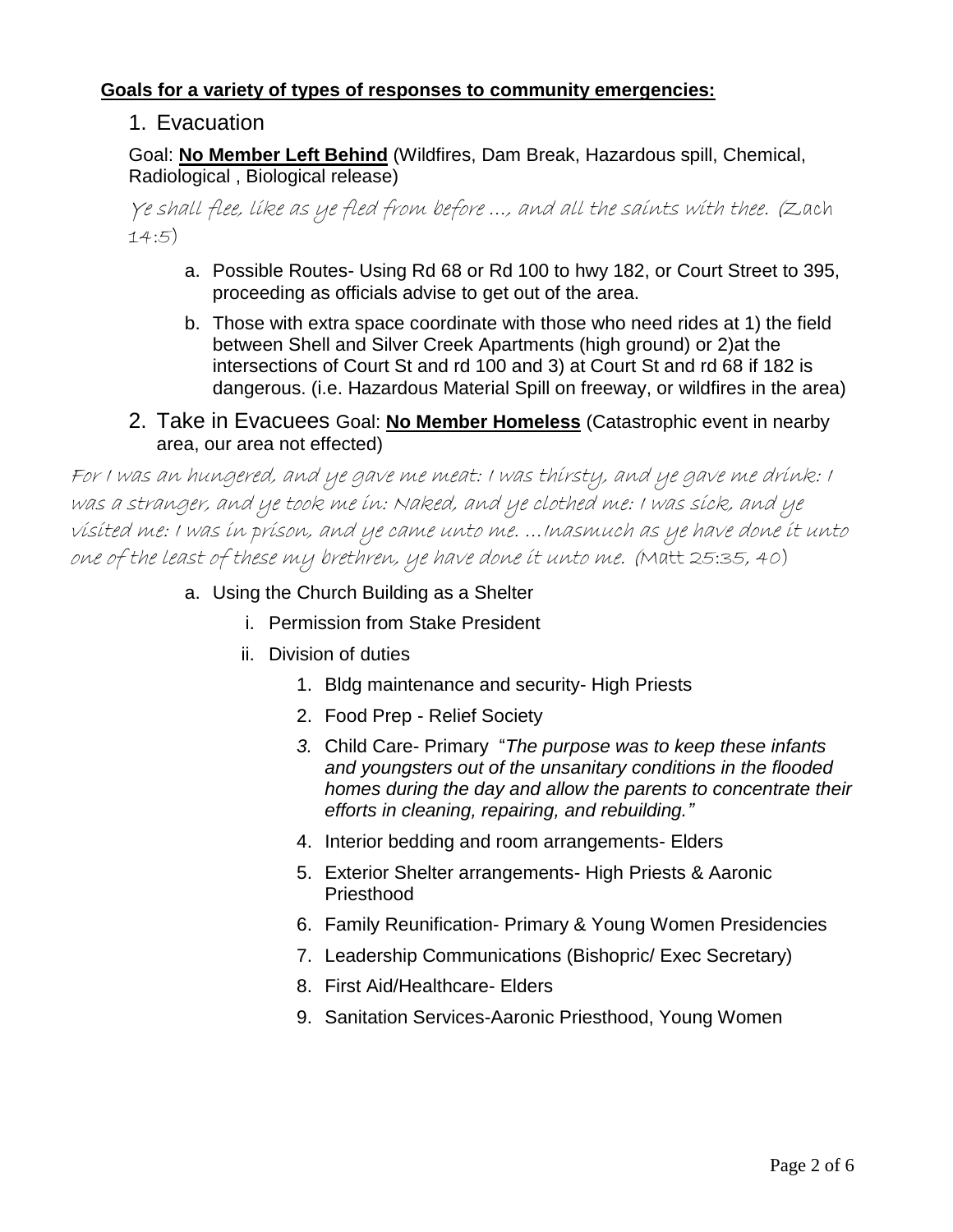- b. Using member homes for shelters
	- i. Food- Relief Society
		- 1. Encourage ward members to think of the need to share resources in times of emergency. "A welfare policy of the Church is to have its members store stocks of food for emergencies. In this case virtually all flood victims immediately lost their food storage. However, Church members on the perimeter were able to draw upon their own supplies to assist the families who moved in with them." (Teton Flood)
	- ii. Clothing- Young Women
	- iii. Children & Teen services- Primary & Young Women
	- iv. Communications- Elders & Aaronic Priesthood
	- v. Health Coordinator- High Priests

## 3. Stay in place with or without safe shelter

Goal: **All members checked on** (Pandemic, Ice Storm, Flooding, Electrical Outage, Social Unrest, Economical breakdown, Strikes, Natural disaster, Heat wave)

But a certai[n Samaritan,](http://scriptures.lds.org/en/luke/10/33a) as he journeyed, came where he was: and when he saw him, he ha[d compassion](http://scriptures.lds.org/en/luke/10/33b) on him, and went to him, and bound up his wounds, pouring in oil and wine, and set him on his own beast, and brought him to an inn, and too[k care](http://scriptures.lds.org/en/luke/10/34a) of him.

- a. Home teachers physically check on assigned families and their neighbors coordinating needs, reporting needs to assigned Bishopric member.
- b. First Aid
- c. Water
- d. Food
- e. Alternate shelter if necessary

Members that may need special attention should be paired up with a family who can care for them. This plan should be reviewed by Welfare leaders in the ward every six months and suggestions made for updating and refining the plan based on current needs.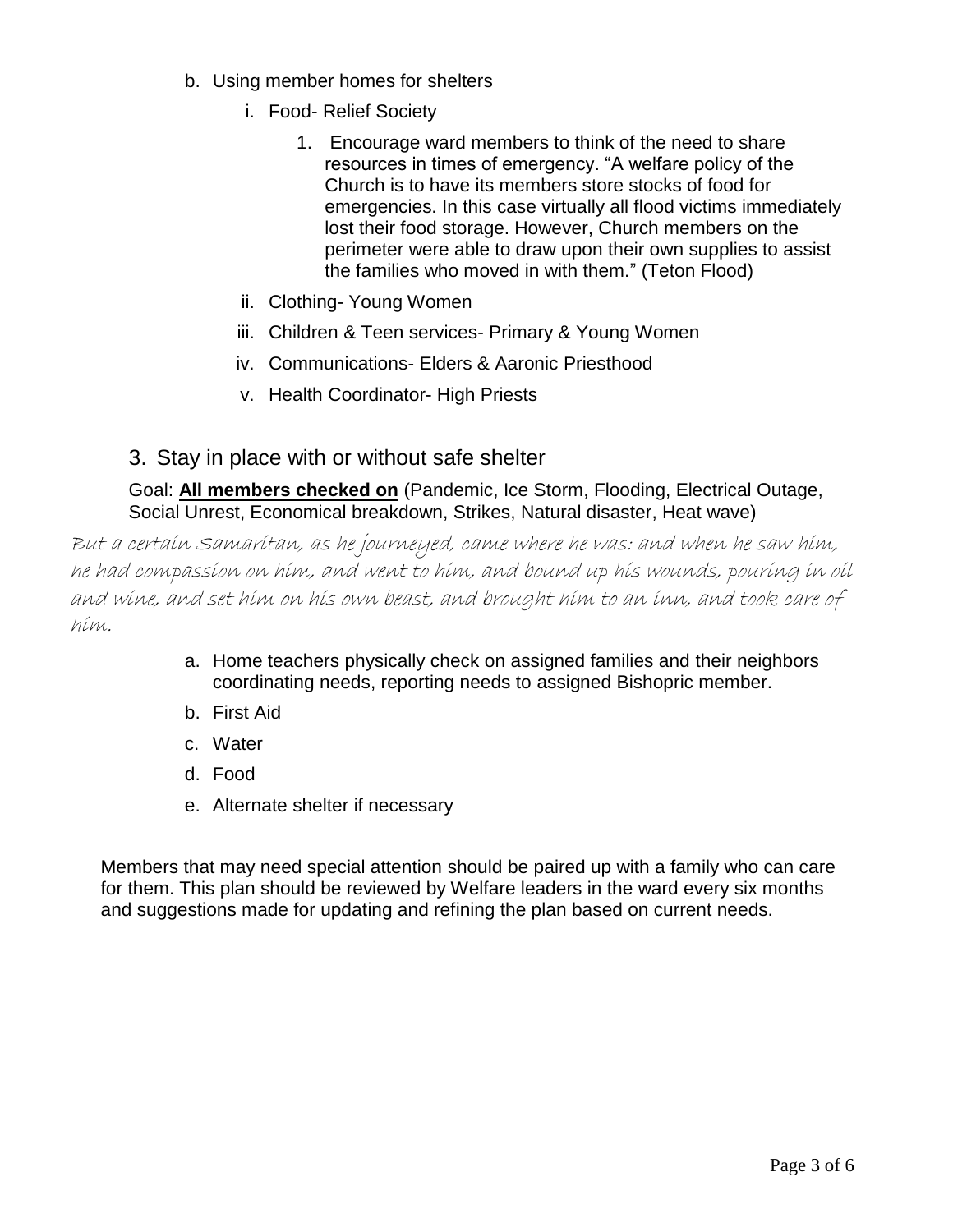## 4. Clean-up after disaster

## Goal: **Comforting the Community**

- a. Checking on families
- b. Access needs
- c. Permissions
- d. Tools/ workers
- e. Child Care

For individual family emergencies (unemployment, illness, fire, etc) the Home and Visiting Teaching organization is used to offer welfare aid to those who need it.

All families are encouraged to develop the following plans and supplies as the Spirit guides them:

- 72 hr/ Disaster kits,
- Home fire escape plan,
- First aid kits and knowledge to use the supplies,
- Utility shut off tools and plans, smoke alarms,
- Emergency contacts,
- Family plan in case they are separated,
- Relationships that will allow them know about and to help their vulnerable neighbors.
- Each family should regularly drill for various emergency situations and rotate supplies.

Remember the three schools within our Ward boundaries. We should at very least be aware of their presence and prepared to help if we see the need. Parents need to ask the schools what their plans are for various emergencies.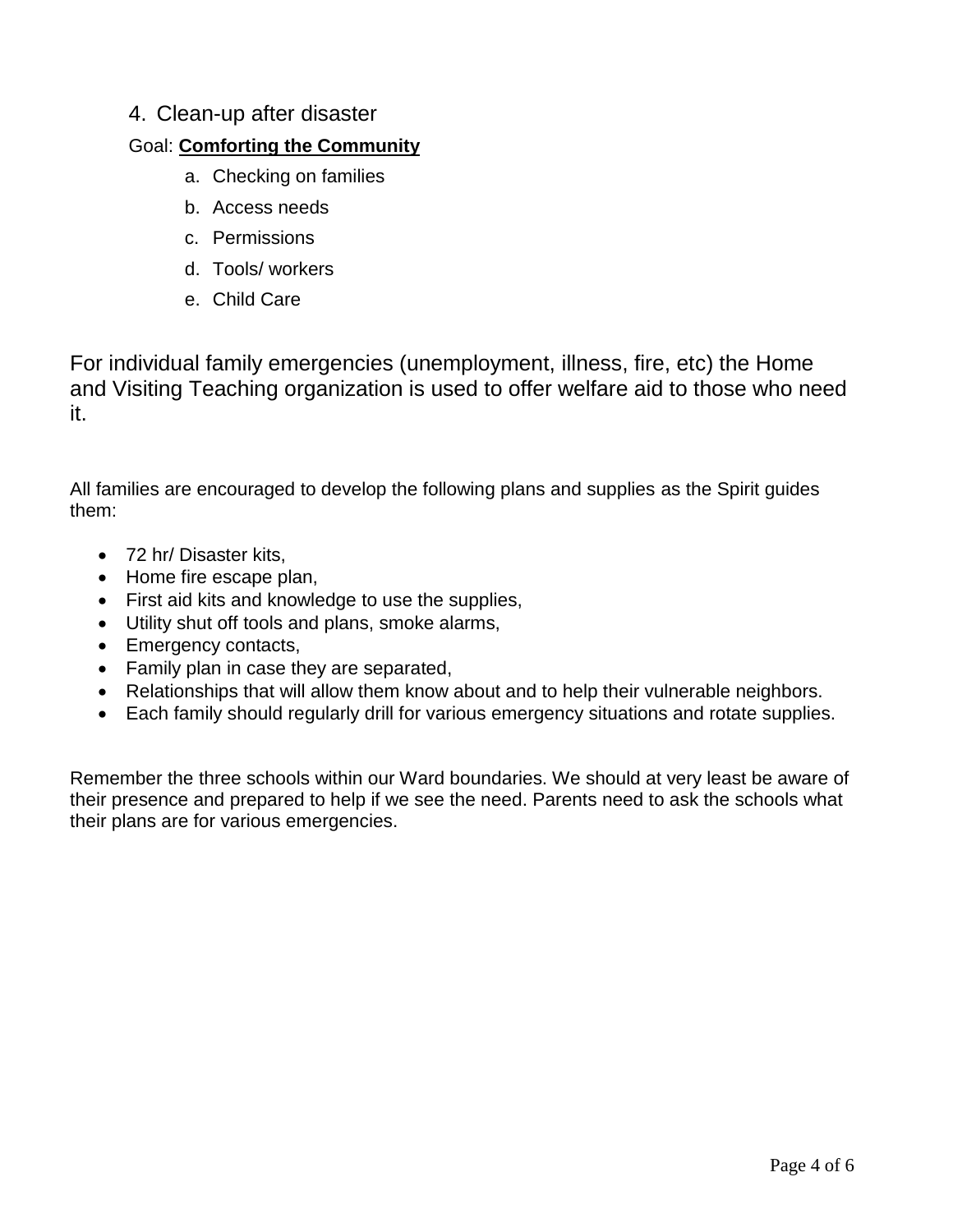# **METHODS**

- The doctrine of Self Reliance and the Law of Consecration must be taught to members so that they will understand why they are being asked to prepare themselves, and to prepare them to share resources when they see the need.
- Encourage all members to have a portable emergency kit to sustain them for 72 hours or more. *"Since the [Teton] flood the Church Welfare Department and the Relief Society have jointly recommended that all LDS families create a small emergency supply of goods which could easily be taken with only a moment's notice and which could serve all basic needs for several days if necessary. They also suggested that important family*  documents be kept together with this supply to prevent their destruction in an *emergency."*
- Provide regular trips to the cannery to acquire the supplies necessary for members to sustain their families for one year, or share with others who have been victims of disasters. Community agricultural resources can also be sought after. Find resources for needed materials.
- Training for what to do in a pandemic will be needed for all adult members.
- Opportunities to teach members to prepare for emergencies include Sacrament meeting talks, Priesthood quorum and Relief Society joint meetings, 1st week lessons, home and visiting teaching messages, Young Men and Young Women meetings and activities, Firesides, Ward Surveys, First Aid training, CERT training, Relief Society Groups, etc.

## **Attach lists**

- 1. Ward list and map.
- 2. Members assigned to assist those with special needs
- 3. Members with special skills or equipment

If the bishop is not available when an emergency occurs, his counselors will direct response efforts. (The bishop should determine who will direct response efforts in case no member of the bishopric is available.) The bishop should determine the appropriate source of these selected services, either at the time of the emergency or in advance.

## **Priority of actions in an emergency**

- 1. Account for all ward members.
- 2. Assess needs of Ward.
- 3. Assist those who are injured or in danger.
- 4. Report to the Stake presidency.
- 5. Arrange for services as necessary.